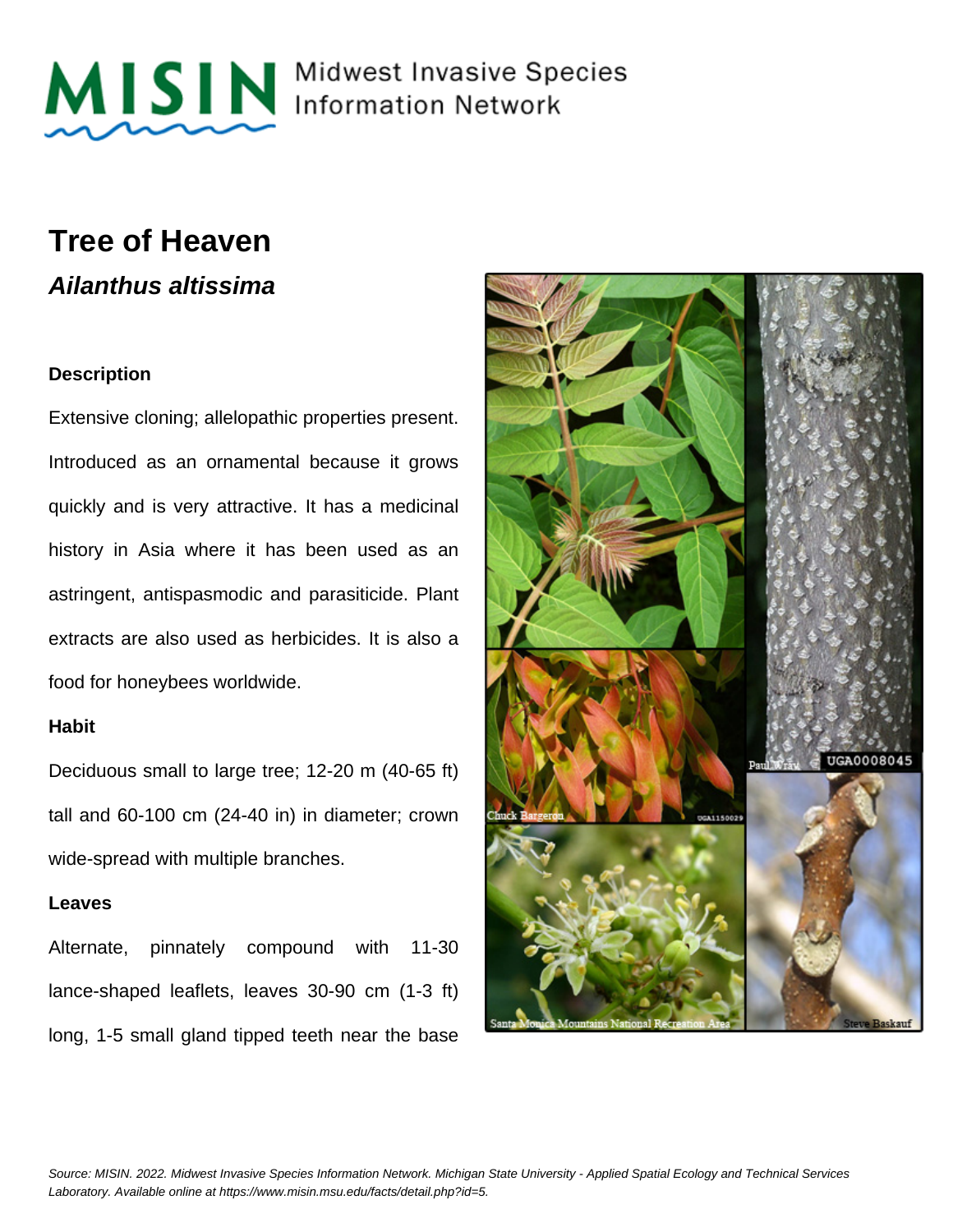# MISIN Midwest Invasive Species

of each leaflet, dark green above and pale green below, turn yellow in fall; smell like rancid peanut butter when crushed.

#### **Stems**

Twigs very stout, light to dark brown, smooth with large V-shaped leaf scars; bark thin, gray to brownish gray, smooth with shallow fissures appearing on older trunks.

#### **Flowers**

Small, yellow-green in color, 5 petals; borne in dense clusters near ends of upper branches, male and female flowers on different plants, pollen has an offensive odor; blooms in late spring.

#### **Fruits and Seeds**

Two-winged, papery, flat samara; reddish when ripe; develop in clusters on female trees in fall, persist in winter, germinate readily, dispersed by wind, birds and water.

#### **Habitat**

Shade intolerant; thrives in poor soils; found in disturbed soils, fence rows, fields, roadsides, woodland edges, forest openings and rocky areas; very fast growing.

#### **Reproduction**